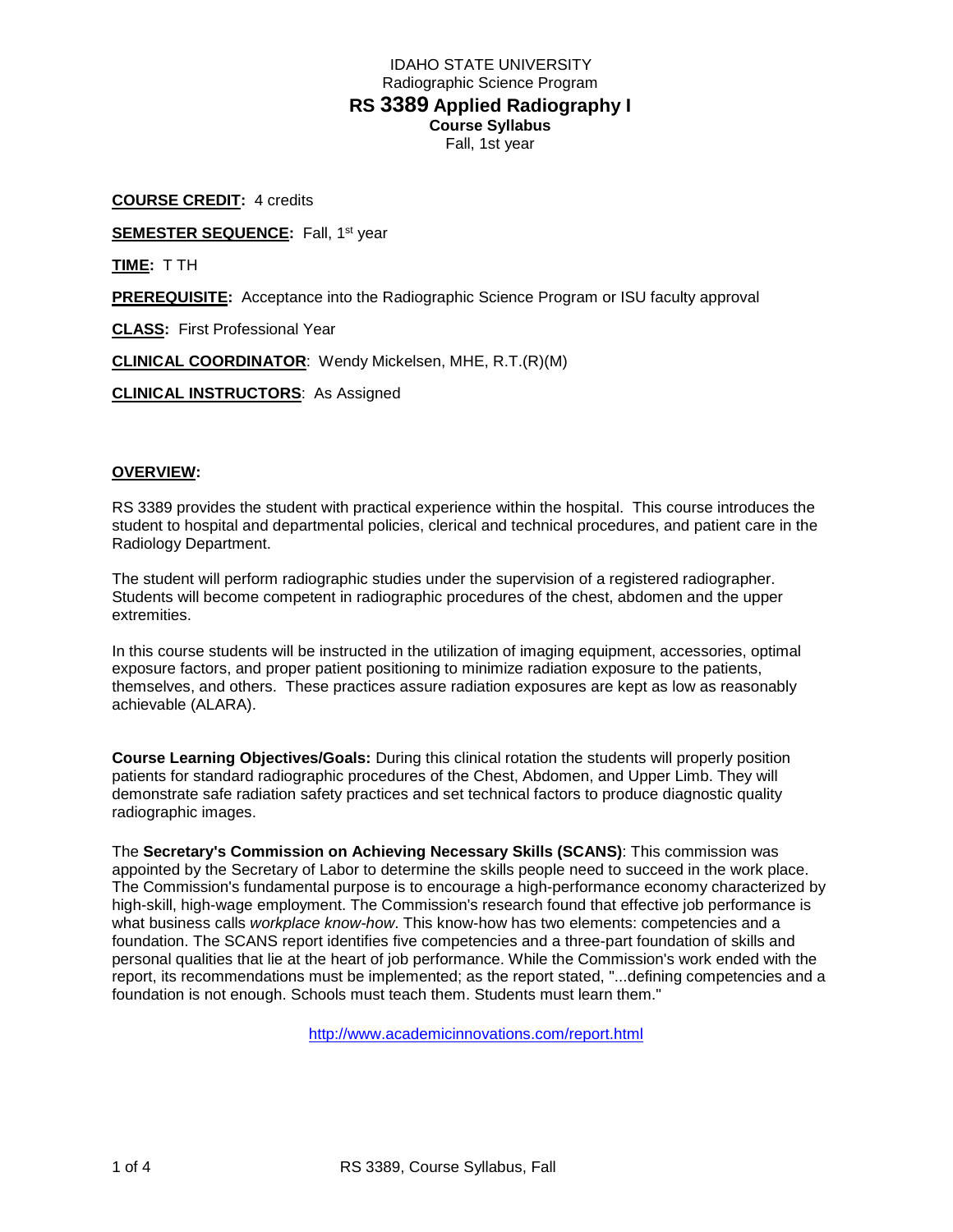# IDAHO STATE UNIVERSITY Radiographic Science Program **RS 3389 Applied Radiography I Course Syllabus** Fall, 1st year

# **Description of SCANS competencies are as follows:**

| <b>A Three Part Foundation</b> |                                                                                   |  |  |
|--------------------------------|-----------------------------------------------------------------------------------|--|--|
| 1. Basic Skills                | reads, writes, performs arithmetic and mathematical operations, listens and       |  |  |
|                                | speaks                                                                            |  |  |
| 2. Thinking Skills             | thinks creatively, makes decisions, solves problems, visualizes, knows how to     |  |  |
|                                | learn, and reasons                                                                |  |  |
| 3. Personal Qualities          | displays responsibility, self-esteem, sociability, self-management, and integrity |  |  |
|                                | and honesty                                                                       |  |  |
| <b>The Five Competencies</b>   |                                                                                   |  |  |
| 4. Resources                   | identifies, organizes, plans and allocates resources                              |  |  |
| 5. Interpersonal               | works with others                                                                 |  |  |
| 6. Information                 | acquires and uses information                                                     |  |  |
| 7. Systems                     | understands complex interrelationships                                            |  |  |
| 8. Technology                  | works with a variety of technologies                                              |  |  |

Each of these foundations and competencies are listed after the objective that meet the competency or skill set described above.

# **Learning Outcomes:**

| This clinical experience will enable the student to:                                 | <b>SCANS</b>    |
|--------------------------------------------------------------------------------------|-----------------|
| Demonstrate in a clinical setting what has been taught in a laboratory experience at | 1,2,3,4,5,6,7,8 |
| the college.                                                                         |                 |
| Evaluate a radiographic requisition.                                                 | 1,2,3,4,5,6,7,8 |
| Prepare the exam room and assess the patient by using patient management skills      | 1,2,3,4,5,6,7,8 |
| which have been taught didactically.                                                 |                 |
| Use radiographic markers to appropriately mark the side of anatomy.                  | 1,2,3,4,5,6,7,8 |
| Demonstrate safe radiation safety practices.                                         | 1,2,3,4,5,6,7,8 |
| Adapt standard radiographic practices to varying clinical situations.                | 1,2,3,4,5,6,7,8 |
| Demonstrate professional behavior.                                                   | 1,2,3,4,5,6,7,8 |
| Set technical factors to produce diagnostic images.                                  | 1,2,3,4,5,6,7,8 |
| Critique radiographic images performed in a clinical setting.                        | 1,2,3,4,5,6,7,8 |

# **SUPERVISION:**

Direct Supervision –

- 1. A registered radiographer reviews the request for the examination, and evaluates the condition of the patient in relation to the student's level of achievement.
- 2. A registered radiographer reviews and approves the radiographs.
- 3. A registered radiographer will be present during the conduct of the procedure.
- 4. A registered radiographer will not allow the student to make an obvious mistake, e.g. incorrect positioning, improper radiation practice, inappropriate technique selection or other such errors that put the patient at risk.

Repeat Policy: Unsatisfactory radiographs shall be repeated in the presence of a qualified radiographer.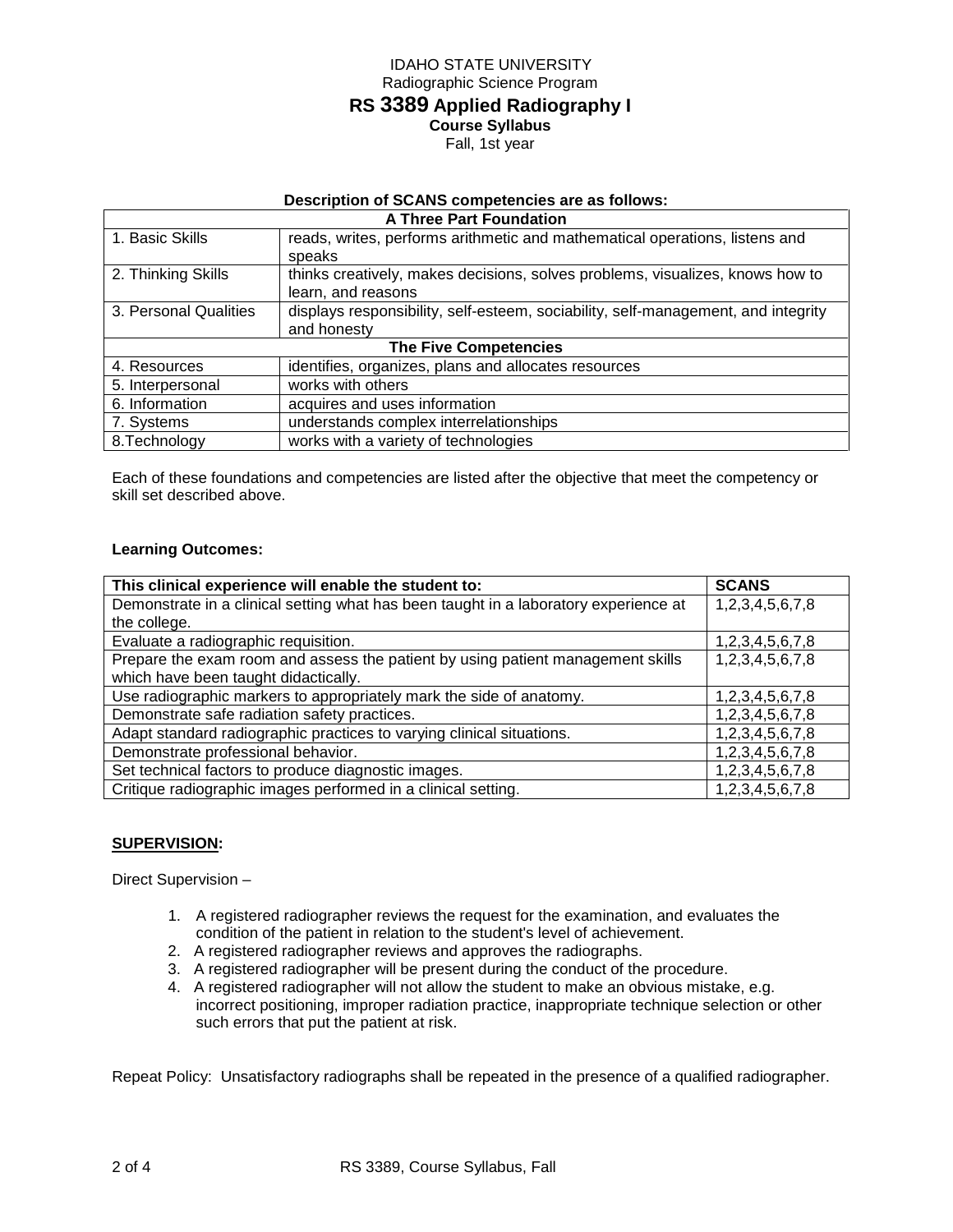# IDAHO STATE UNIVERSITY Radiographic Science Program **RS 3389 Applied Radiography I Course Syllabus** Fall, 1st year

Indirect Supervision –

Supervision that is provided by a registered radiographer immediately available to assist the student regardless of the level of student achievement.

"Immediately available" refers to the presence of a registered radiographer adjacent to the room or location where the procedure is being performed.

Students may be permitted to perform a procedure with indirect supervision only after demonstrating competency in that procedure.

#### **MANDATORY COMPETENCIES:**

Students must demonstrate competency in six (6) required exams. Exam competency grades will be averaged to determine 50% of semester grade.

Clinical instructors must record points earned for each competency. Competency cannot be achieved in an exam that requires a repeat of any view.

Students may not perform a competency on an exam on which they haven't covered in class.

Clinical competency sheets will be submitted to the program at mid-term and the end of the semester.

#### **COGNITIVE ASSESSMENT:**

Students will be evaluated on radiographic anatomy, positioning knowledge, and film critique on all required competencies by the affiliate clinical instructor

# **ATTENDANCE:**

- 1. The students must complete all clinical hours that have been assigned.
- 2. Students must sign in and out of clinical using the designated computer and Web address. Cumulative attendance records will be maintained; students will submit monthly attendance records.
- 3. Absences: Students must call the clinical instructor when they cannot attend. No final grade will be reported until clinical time is completed. The student will make his/her arrangements for make-up time with the clinical instructor. Extended absences will be handled on an individual basis with the clinical coordinator and clinical instructor. Students may not accumulate compensation time. Make-up time in the clinical area can be made up in **2-hour increments** (2 hours or greater) only.
- 4. Clinical instructors must document that the student has attended clinical for the required number of hours per semester.
- 5. A student without a current radiation monitoring device **will not be allowed** to attend clinical.
- 6. **Optional**: Evening clinical rotations may be available, but **cannot exceed a two week rotation** (i.e.: 4 days for Juniors or 6 days for Seniors or 10 days for summer rotation) per semester.